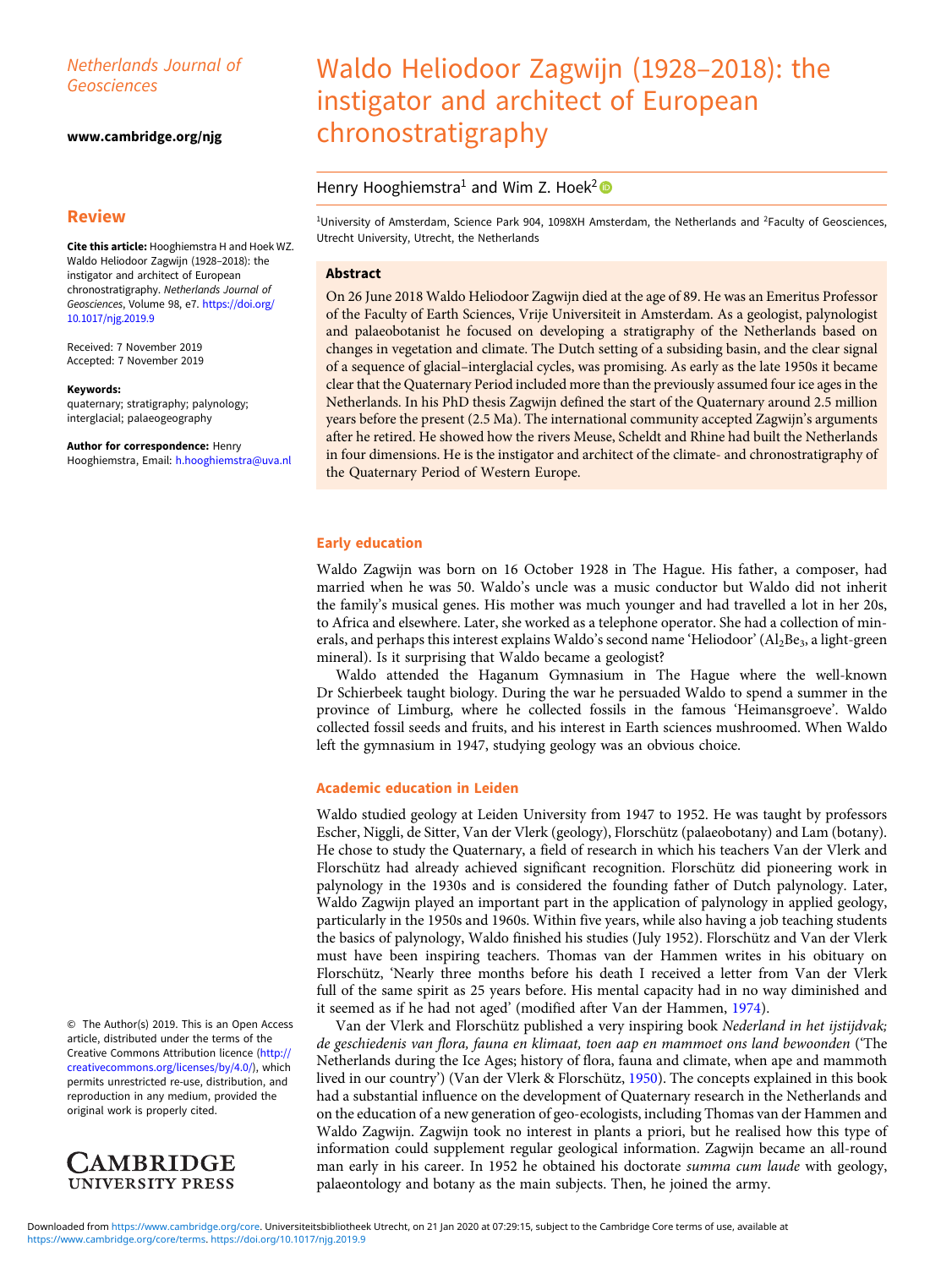## Development of pollen analysis

Between the two world wars, palynological research developed rapidly (Birks & Berglund, [2017\)](#page-5-0), becoming an essential instrument in stratigraphical correlation and relative age determination. Based on a geological–palaeobotanical–palaeoecological context, Waldo was able to reconstruct the regional climate history. Subsequently he compared the climate history of the Netherlands to that of Western and Mediterranean Europe. He was interested in relatively warm intervals (interglacials and interstadials) for practical reasons. During warm intervals the Netherlands was covered by vegetation, leaving evidence (seeds, fruits, pollen) in the sediments (Fig. 1). The lack of this palaeobotanical evidence in glacial deposits leads to the conclusion that during the coldest phases of glacial periods, the Netherlands had hardly any vegetation cover. Zagwijn placed the changing patterns of vegetation in a four-dimensional time– space image and reconstructed the palaeogeographical evolution of Western Europe. In the Netherlands pollen analysis was applied in e.g. archaeology, palaeoclimatology and industry, and in many government-funded projects varying from geological mapping to infrastructural works.

#### A career at the Geological Survey

In April 1954 Waldo was employed at the Geological Survey. One of his first duties was to contribute several chapters of the Geological History of the Netherlands, edited by Pannekoek [\(1956](#page-6-0)), which served as an explanatory volume to the Geological Map of the Netherlands on the scale of 1:200,000 published by the Royal Netherlands Geological and Mining Society (KNGMG) and the Geological Survey (RGD). The contents of this volume gave an early glimpse of his future career, with his contributions on: continental Miocene, continental Pliocene, Praetiglian, Tiglian, Needian, stratigraphy and periglacial phenomena of the Tubantian, aeolian sands of the Tubantian, Older Holocene deeper peat, peat, and recent blown sand and inland dunes. Together with Jan Zonneveld he wrote one of his first papers on the complexity of the Cromerian (Zagwijn & Zonneveld, [1956\)](#page-7-0). At the Geological Survey, he became head of the Department of Palaeobotany and Stratigraphy and was encouraged to study for a PhD. Professor Van der Vlerk, studying the Pleistocene of the Netherlands, was his supervisor. In contrast to older geological periods, defined on the basis of biostratigraphic evidence, Pleistocene stratigraphy was based on geomorphological evidence. The four Pleistocene ice ages of Western Europe (Günz, Mindel, Riss and Würm) had been defined on the evidence of moraines and river terraces using the terminology of Penck and Brückner [\(1901](#page-6-0)–1909).

While working on his thesis Zagwijn published papers showing that the classical subdivision of the Pleistocene was too simplistic (Zagwijn, [1956,](#page-6-0) [1957\)](#page-6-0). In 1960 Zagwijn was awarded a PhD summa cum laude for his thesis 'Aspects of the Pliocene and early Pleistocene vegetation of the Netherlands'. He was the first to show that the Pleistocene included more than four ice ages ([Fig. 2\)](#page-2-0). In Waldo's thesis (Zagwijn, [1960\)](#page-6-0) the warm period of the Tiglian was not addressed, as Florschütz had already reserved this period for his own studies. Later, Waldo also published a paper about the Tiglian (Zagwijn, [1963a](#page-6-0)) and a well-illustrated synthesis of his thesis for a wider audience (Zagwijn, [1963](#page-6-0)b).

Waldo married Reinske Sjoerds, a petrological laboratory technician at the Geological Survey. They had two sons, Peter (1965) and Erik (1968). Waldo was a well-organised man who worked full days at the Geological Survey but brought little work home.



Fig. 1. Waldo Zagwijn in his favourite surroundings, studying plant remains in the Belfeld Clay in a pit at Maalbeek, 1992 (after de Jong, [1995\)](#page-5-0).

He had friendly contact with many colleagues, but maintained some distance as he liked his privacy.

Pollen analysis and palaeobotany were not the main objectives, but he used vegetation and climate history as a way to develop Quaternary stratigraphy. After Libby had discovered the radiocarbon-dating method Waldo immediately applied it and was able to date his earlier-published 'Amersfoort' interstadial at 64,000 years BP (uncalibrated) (Zagwijn, [1961](#page-6-0)). The Geological Survey focused on geological mapping and applied geology but the relevance of using palaeobotany and palynology as a scientific instrument was well-recognised. Zagwijn was often out in the field, particularly in the area around Reuver and Tegelen in the Southeastern Netherlands, near the Dutch–German border (see also Westerhoff, [2009\)](#page-6-0). He was in close contact with survey geologists in Krefeld, Nordrhein-Westphalia. At this time, the opencast lignite mines in the Lower Rhine Embayment were opened and steadily excavated to a depth of 400 m. Well-developed lowland sequences of Miocene, Pliocene and Pleistocene deposits were exposed there and the stratigraphy could be studied to new levels of detail. Later in his career Zagwijn also included the Holocene period in his studies.

#### Conceptual contributions to the start of the Quaternary

Zagwijn was much involved in the definition of the base of the Pleistocene. In 1957 he had already argued that the Pleistocene should start at the moment when thermophilous trees began to disappear from the European flora: this was during the cold period of the Pretiglian (Zagwijn, [1957\)](#page-6-0). He showed that climate cycles had also occurred in previous periods of the Pliocene but with less impact on Western European vegetation.

Zagwijn had expanded his terrestrial chronostratigraphy with sequences in Belgium (Zagwijn & Paepe, [1968](#page-7-0); Paepe & Zagwijn, [1972\)](#page-6-0), Germany (Zagwijn & Menke, [1971\)](#page-7-0) and France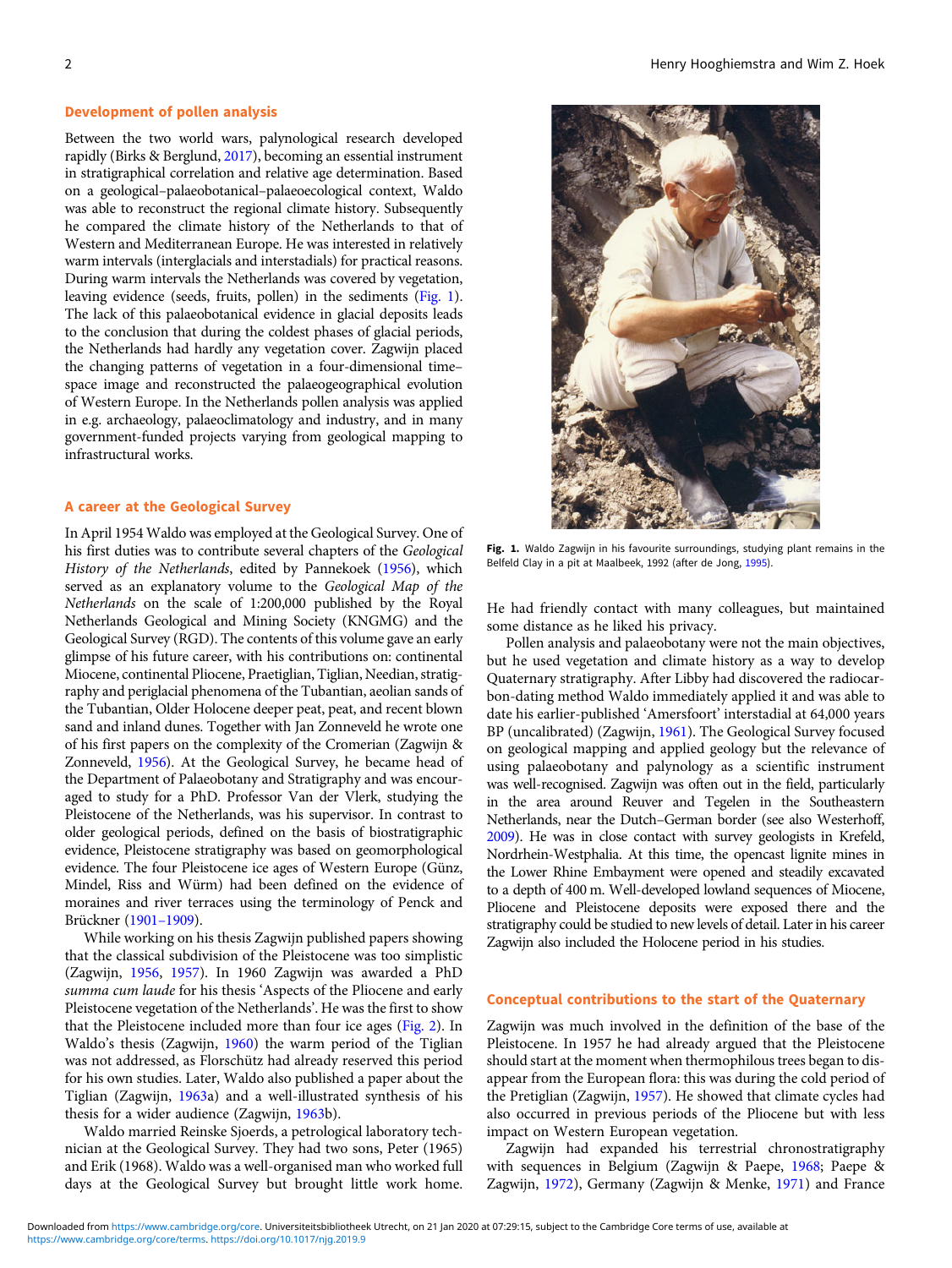<span id="page-2-0"></span>

Fig. 2. The early and middle Pleistocene division nomenclature developed by Zagwijn (after Cohen & Gibbard [2019\)](#page-5-0). Courtesy of K. Cohen.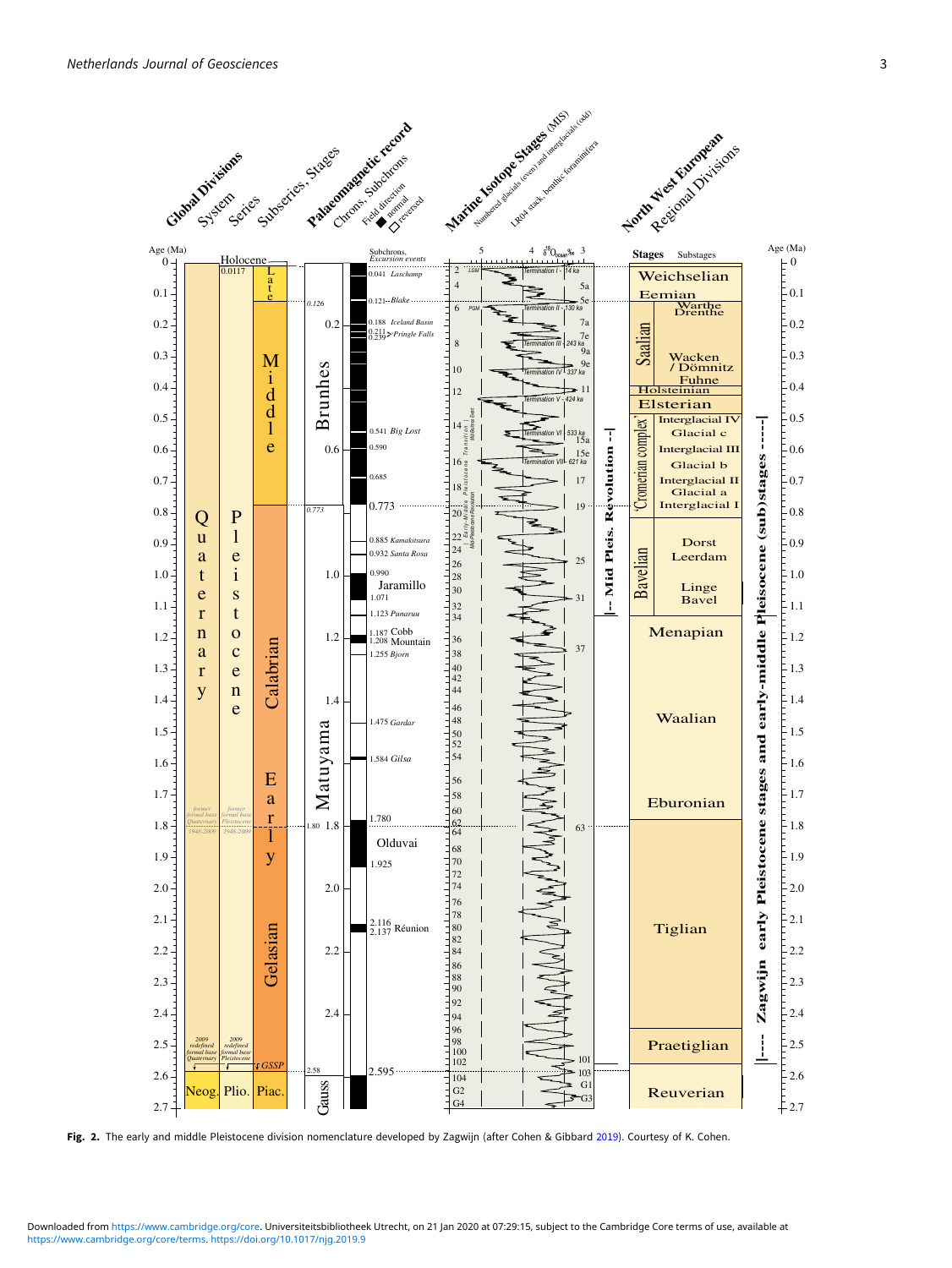(Suc & Zagwijn, [1983;](#page-6-0) Zagwijn & Suc, [1984\)](#page-7-0) and found the climate cycles largely corresponded with oscillations in the marine oxygen isotope record. While more and more  $\delta^{18}O$  records had been constructed from long marine sediment cores, the marine  $\delta^{18}O$  record such as the V28-239 record of Shackleton & Opdyke ([1976](#page-6-0)) had grown into a detailed record of global significance. In contrast, Zagwijn had to study short sediment cores and exposed profiles from many different locations, and his job was to complete a difficult jigsaw puzzle. His locations were close to the expansions of the glacial ice sheets, and the sedimentary archive had either partially been eroded or was no longer in situ. All the parts of the puzzle showed short and incomplete intervals of the Quaternary. In Western Europe the first long and continuous sedimentary archive covering a full glacial–interglacial cycle is found in northern France (Woillard & Mook, [1982](#page-6-0)). Zagwijn's ability to deal with a fourdimensional dataset allowed him to build a solid chronostratigraphical framework from many short intervals and from a suite of locations. His encyclopaedic knowledge of the details of many published pollen records was very helpful. There is an interesting correspondence with Nick Shackleton who also remembered the details of many  $\delta^{18}O$  records. In discussions after congress presentations Zagwijn showed his erudition by knowing the evidence; discussions were always sharp, with much content, but sympathetic.

In the 1970s, discussions focused on the number and intensity of Pleistocene glaciations affecting Northwest Europe (de Jong, [1988\)](#page-5-0). A paper in collaboration with English colleagues Phil Gibbard and Richard West well reflects the state of knowledge at the end of the 1980s (Gibbard et al., [1991](#page-5-0)). Marine geologists preferred to place the start of the Pleistocene at c.1.77 Ma, close to the start of the Olduvai palaeomagnetic subchron. However, considering climate, landscape and biotic evolution on the continents, changes in conditions around 1.77 Ma had little significance. Zagwijn saw the earlier slotted Pretiglian interval as the time when thermophilous trees disappeared from the Western European flora – more strongly than in Pliocene climate fluctuations before. The east–west orientation of European mountains (Alps, Pyrenees), and the southward expansion of the Scandinavian ice sheet that squeezed the latitudinally organised European vegetation zones, was leaving powerful evidence in the sedimentary archive in this part of the world, whereas in other parts of continents conditions and outcomes were different. Therefore, using 'a first ice age' to explain changing biogeographical patterns may be misleading. This process of migrating vegetation zones is well illustrated in the chapter 'The floral record of the late Cenozoic of Europe' (Van der Hammen et al., [1971](#page-6-0)), a classic paper still frequently cited.

Zagwijn used palaeobotanic evidence and its implications to build a chronostratigraphic framework. Every time he found the Pretiglian to be the logical start of the Quaternary period (Zagwijn, [1963a](#page-6-0), [1974](#page-6-0)a, [1975a](#page-6-0), [1982](#page-7-0), [1985,](#page-7-0) [1992](#page-7-0)). Zagwijn defined several warm interglacials and interstadials and named them. On the basis of regional vegetation reconstructions he showed that up to one million years ago, glacial refugia of thermophilous trees were relatively close to the Netherlands (Central France and Southern Germany), whereas during the last million years these were further away (near the Alps and Mediteranean shores). In terms of palynologically inferred temperature fluctuations, there was good correlation with the ocean-averaged marine  $\delta^{18}O$  record (e.g. the LR04 stack of Lisiecky & Raymo, [2005](#page-6-0)) that showed similar differences in intensity before and after c.1 Ma, a change dubbed 'the mid-Pleistocene revolution' (e.g. Head & Gibbard, [2005](#page-6-0)). The early and middle Pleistocene division nomenclature developed by Zagwijn is still used today ([Fig. 2](#page-2-0) after Cohen & Gibbard, [2019\)](#page-5-0).

Serving geological mapping of the Netherlands, Zagwijn was involved in the lithostratigraphical division and nomenclature of the Dutch Quaternary (Zagwijn & Van Staalduinen, [1975\)](#page-7-0). In the pre-Quaternary period Zagwijn had recognised several less significant cool intervals, such as the Reuverian. Based on the presence of thermophilous trees such as Carya, Pterocarya and Tsuga, Zagwijn defined the Eburonian glacial, the Waalian interglacial and the Menapian glacial periods (Zagwijn, [1957](#page-6-0), [1960](#page-6-0)). Based on the same arboreal taxa, he argued that the early–middle Pleistocene transition should be placed between the Menapian and the Cromerian Complex. He studied the interglacial Bavelian Complex, chronostratigraphically positioned between the Menapian and the Cromerian Complex (Zagwijn et al., [1971\)](#page-7-0), and marking the end of the early Pleistocene, with Jan de Jong (Zagwijn & de Jong, [1984](#page-7-0)). He worked on the Holsteinian and Saalian organic beds in the Middle Pleistocene (de Ridder & Zagwijn, [1962](#page-5-0); Zagwijn, [1973](#page-6-0), [1978](#page-7-0)). For the Eemian of the Netherlands, he published a sea-level record (Zagwijn, [1983](#page-7-0), [1996\)](#page-7-0). In the late Pleistocene Zagwijn studied the Amersfoort, Hengelo and Moershoofd interstadials (Zagwijn, [1961](#page-6-0), [1974b](#page-6-0), [1989a](#page-7-0); van der Hammen et al., [1967](#page-6-0)). Towards the end of his career he studied the Eemian and Holocene interglacials, using marker taxa to build consistent climate reconstructions (Zagwijn, [1994](#page-7-0), [1996](#page-7-0)). Together with Saskia Jelgersma, Jan de Jong and the physical geographer Jean François van Regteren Altena, Zagwijn studied the coastal dunes in profiles several kilometres long near IJmuiden, along the Noordzeekanaal and in the Waterleidingduinen (dune area with infiltration basins to produce drinking water for Amsterdam). They identified the so-called Old Dunes and Young Dunes between the villages of Bergen and Monster. Radiocarbon-dated soil horizons reflected alternating dry and wet periods. The authors show an increasing human impact on the dune area since the late Middle Ages. These studies contributed to understanding of the geology, archaeology and vegetation history of the coastal dune landscape (Zagwijn, [1965](#page-6-0), [1969](#page-6-0), [1971](#page-6-0), [1984](#page-7-0); Jelgersma et al., [1970](#page-6-0); van der Maarel & Zagwijn, [1971](#page-6-0)). This understanding aggregated in the monumental series of books Wilde Planten; flora en vegetatie in onze natuurgebieden ('Wild plants, flora and vegetation of our nature reserves') (Westhoff et al., [1971](#page-6-0)) in which Zagwijn showed how the present-day surface of the Netherlands is related to the complex structure of the subsurface.

The Geological Survey was mapping the North Sea basin, mainly for aggregates and other mineral resources; however, for Zagwijn the North Sea basin sediments were of importance in developing palaeomagnetic records. After the start of the Pleistocene had been defined (Zagwijn, [1960\)](#page-6-0), palaeomagnetism showed 2.3 million years to be the base of the Quaternary (Van Montfrans, [1971\)](#page-6-0). Where Zagwijn placed the start of the Pleistocene in the North Sea basin, sediment accumulation increased tenfold. Tectonic uplift of the hinterland was a possible explanation; however, according to Zagwijn, the increasing amplitude of climate fluctuations from the Pretiglian onwards (2.56–2.44 Ma) meant that Western Europe was mostly north of the forest line during much of a glacial period, and forest was gradually replaced by steppe, tundra and polar deserts. With the help of palaeomagnetic records Zagwijn and Suc (Montpellier) found a reliable correlation between the chronostratigraphies of Western Europe and the Mediterranean area (Suc & Zagwijn, [1983;](#page-7-0) Zagwijn & Suc, [1984\)](#page-7-0).

The start of the Quaternary period has long been discussed. Arguments from marine geology (a start at 1.77 Ma) long prevailed over compelling evidence from the continents (a start at c. 2.6 Ma). In a summary at the end of his career, Zagwijn again argued for a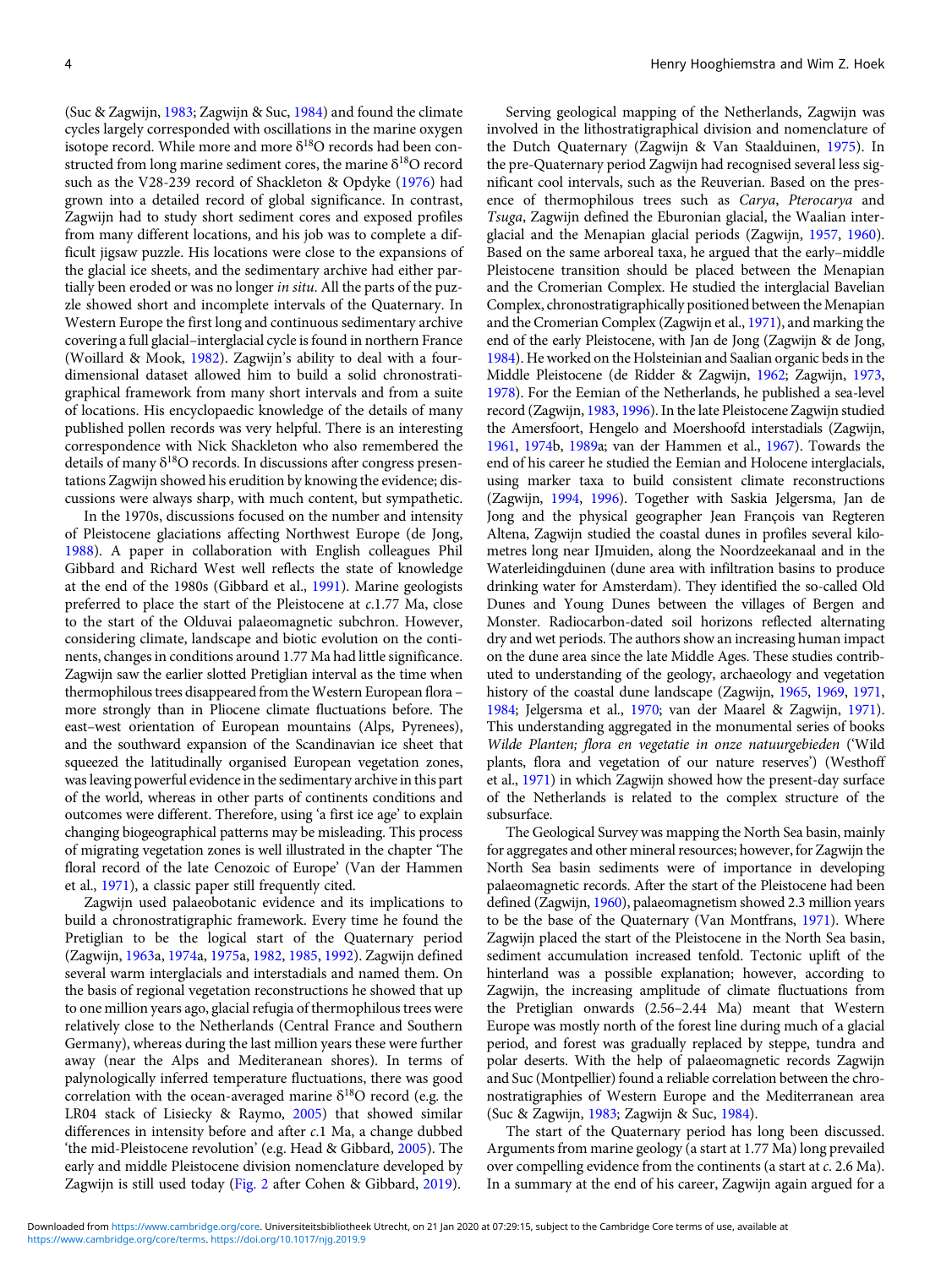start around 2.3 Ma (Zagwijn, [1992](#page-7-0)); as he was nearing retirement he could make a definite statement: 'Despite recent attempts, in particular by marine palaeontologists, to minimize the status of the Quaternary and even to deny it a place of its own in the stratigraphic scale, the present author is of the opinion that the exceptional climatic evolution that the planet Earth has witnessed in its latest history and which resulted in repeated large-scale glaciation in the northern hemisphere, is a sufficiently valid criterion to assign this interval a status of its own on the Period level.' When he was 82 the International Commission on Stratigraphy of the International Union of Geological Sciences (IUGS-ICS) formalised the redefinition of the start of the Pleistocene at c.2.58 Ma (Gibbard et al., [2010](#page-5-0)). This was not only a recognition of the concept published in Zagwijn's 1960 thesis, but also a plea for a more prominent role of climate swings, also reflected in long palynological records, in the stratigraphy of the Quaternary (Suc et al., [2018\)](#page-6-0). Zagwijn did not see this acceptance as a personal victory; he had his own reasons for placing the start of the Pleistocene around 2.3 Ma, and he knew that other criteria are used in other regions. Zagwijn was too much of a scientist to be excited by other colleagues accepting or not his arguments.

## Palaeogeographical maps

Probably during two glacial periods of the Pleistocene only, the northern part of the Netherlands was covered by ice. This caused the courses of the rivers Meuse, Scheldt and Rhine to change repeatedly. Zagwijn drew maps and showed in a spatial–temporal framework how the Netherlands were shaped during successive stages of the Quaternary (Zagwijn, [1974c](#page-6-0), [1975](#page-7-0)b, [1979,](#page-7-0) [1989](#page-7-0)b; Van Staalduinen et al., [1979](#page-6-0)) and he became well known for his popular scientific palaeogeographical maps of the Netherlands, showing how the Low Countries got their shape over Pleistocene and Holocene times (Zagwijn, [1986](#page-7-0)). At the turn of the twenty-first century, palaeogeographical understanding of the Netherlands continued to expand, partly inspired by the work of Waldo Zagwijn (e.g. Berendsen & Stouthamer, [2001;](#page-5-0) Busschers, [2008;](#page-5-0) Westerhoff, [2009;](#page-6-0) Peeters et al., [2016\)](#page-6-0). The set of 12 palaeogeographical maps in the Atlas van Nederland in het Holoceen (Vos et al., [2011\)](#page-6-0) and updated versions (Vos & De Vries, [2013](#page-6-0)) show the impressive detail currently reached for different parts of the Netherlands – owing to continued data collection and computerised data combination (Hoek, [1997](#page-6-0)b; Van der Meulen et al., [2013](#page-6-0); Pierik et al., [2016](#page-6-0); Cohen et al., [2017a](#page-5-0),b; Woolderink et al., [2019](#page-6-0)) as well as to the inspiration of Zagwijn's palaeogeographical legacy (Berendsen & Stouthamer, [2001;](#page-5-0) Westerhoff, [2009;](#page-6-0) Vos, [2015\)](#page-6-0).

## Zagwijn's expertise was frequently consulted

Zagwijn's research was key to palaeobotany, geology, climatology, physics and soil science coming together. Florschütz (1887–1965) had developed the foundations and contacts between academia, industry, museums and governmental organisations. Zagwijn expanded this field using new methods (C14-dating, palaeomagnetism) and new proxies. His personal archive contains much correspondence with colleagues from institutes representing many disciplines such as geology, oceanography, anthropology, archaeology, botany, zoology and palynology. Correspondence with governmental offices also increased substantially: foreign geological surveys and biostratigraphical companies. In the Netherlands Zagwijn was consulted by governmental offices about drinkingwater, the establishment of polders in the IJsselmeer, the

Zagwijn's archive is an impressive source of information and it shows he was frequently consulted by colleagues about the interpretation of new data. Although time-consuming, it contributed to an ever-improving understanding of the climate stratigraphy of Western Europe. It is hardly surprising that he was often asked to contribute to national and international commissions; to name but a few: the IUGS-ICS Subcommission for Stratigraphic Classification; the INQUA (International Union for Quaternary Research) Subcommission on the Pleistocene of Europe (1967– 1993); the Scientific Committee UNESCO–IUGS International Geological Correlation Programme (1976–1981); the Commission for Biosociology and Palaeobotany of the Royal Netherlands Botanical Society (1958–1961); the Foundation for Isotope Geological Research (1970–1985); the ministerial Advisory Commission of Natural History Museums (1981–1993); and the section Earth Sciences of the Royal Netherlands Academy of Sciences (1986–1993). His contributions to the INQUA were fundamental. He was a member, later chairman, of the INQUA-Netherlands Commission (1963– 1993), and a member of the INQUA Commission for the Palaeogeographic Atlas of the Quaternary.

Zagwijn was a member of the editorial boards of Review of Palaeobotany and Palynology (1966–1971), Géologie Méditerranéenne (1975–1993), Bulletín de l'Association Française pour l'Etude du Quaternaire (1980–1993), Acta Palynologica (1989–1993) and Quaternary International (1989–1993); he was also an external examiner of PhD committees in the Netherlands and France.

Both Zagwijn and Van der Hammen were involved in the famous Climate/Long Range Investigation Mapping and Predictions Project (CLIMAP) of the US National Science Foundation. In 1974, in Amsterdam, they organised a workshop entitled 'The climate record of the last million years', in which top international scientists were involved. The results of the CLIMAP project were cited for decades, showing that the understanding of this group of scientists was far ahead of general societal perception of the impact of climate change.

#### International recognition

For a long time Zagwijn was active in the German Quaternary Association (DEUQUA) and he received the Albrecht Penck Medal in 1972. In 1974, Zagwijn and Van der Hammen received the Van Waterschoot van der Gracht Medal of the Royal Geological and Mining Society of the Netherlands (KNGMG). In 1980, Zagwijn was appointed a member of the Royal Netherlands Academy of Sciences (KNAW) and in 1983 he was appointed Officier in de Orde van Oranje Nassau by the queen. He was elected an Honorary Life Fellow of INQUA in 1987, and an Honorary Member of the Quaternary Research Association in 1994.

#### Professor at Vrije Universiteit Amsterdam

In 1989 Zagwijn was appointed Professor of 'Quaternary Palynology' at Vrije Universiteit in Amsterdam [\(Fig. 3\)](#page-5-0). He was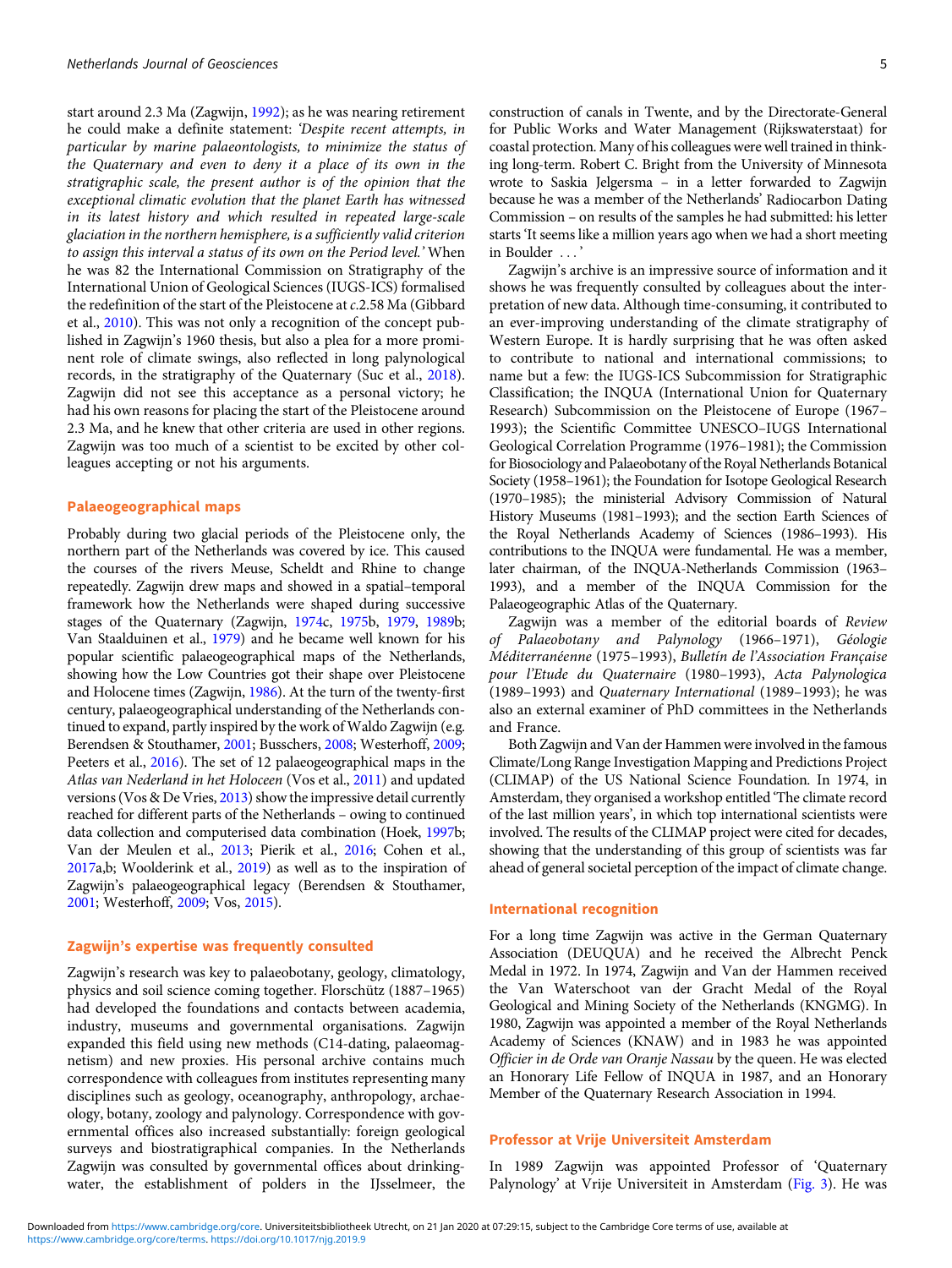Universiteit Amsterdam in 1989. Courtesy of mrs. R. Zagwijn-Sjoerds and collection photo press agency De Boer, Haarlem.

proud of this move so near the end of his career and held his inaugural lecture on Interglacials (Zagwijn, [1991](#page-7-0)a). His teaching as professor included a fascinating series of lectures on the Quaternary vegetation history of Europe (Zagwijn, [1991](#page-7-0)b). His unprecedented knowledge of the evidence was obvious and it became clear why he was the person who had completed the climate stratigraphical jigsaw puzzle. As there was only a short time before his retirement Zagwijn supervised only one PhD student, Wim Hoek, who got his PhD with the thesis 'Palaeogeography of Lateglacial vegetations' (Hoek, [1997a](#page-6-0),b). This subject had developed in the 1970s but Zagwijn himself was unable to compile that much data; he had to wait for this unique opportunity. The Lateglacial, though, was a period which he investigated for his very first scientific publication (Zagwijn, [1952\)](#page-6-0).

As well as teaching at Vrije Universiteit for one day a week, Zagwijn was involved in developing the new building for the Geological Survey. Hindered by delays in the building process, Zagwijn presented his inaugural lecture, entitled Interglacialen ('Interglacials') on 20 March 1991 (Zagwijn, [1991a](#page-7-0)). The new building was opened in 1992, coinciding with Zagwijn's retirement from the Geological Survey, but he worked a further year at the university to finish several projects. During his four years of professorship Zagwijn developed climate reconstructions of the last two interglacial periods, the Eemian and Holocene (Zagwijn [1994,](#page-7-0) [1996\)](#page-7-0).

# Professor Zagwijn as an Emeritus

In 1993, on the occasion of Zagwijn's retirement from Vrije Universiteit in Amsterdam, an international symposium was organised in the Royal Academy of Sciences building. In a special issue of Mededelingen van de Rijks Geologische Dienst, entitled Neogene and Quaternary Geology of North-West Europe; Contribution on the occasion of Waldo H. Zagwijn's retirement, 34 papers written by 67 of his colleagues were published (Herngreen & Van der Valk, [1995\)](#page-6-0). This special issue also includes a list of the almost 100 publications by Zagwijn (De Jong, 1995).

Zagwijn had decided to end his scientific work after retirement. He devoted his time to his family, to travelling and to his hobbies. In 2004 he was hospitalised and needed a period of convalescence. About ten years after this his mental health deteriorated and he spent his last year in a nursing home, where he died. Zagwijn was cremated after a funeral with only family members present.

We remember Waldo Zagwijn as an eminent, erudite and modest scientist with a fabulous memory for detail. He had a remarkable ability to develop an image in time and space of the Netherlands below the surface. He developed early understanding of the Pliocene and Quaternary palaeogeographical, geological and climatological developments of Western Europe, and the Netherlands in particular. He is the instigator and architect of the chrono- and climate stratigraphy of Western Europe.

Acknowledgements. This paper is an abridged version of an obituary in Dutch published at the Royal Netherlands Academy of Sciences (KNAW). H.H. thanks Noord-Hollands Archief (Haarlem) for permission to consult Zagwijn's personal archive, and also thanks Mrs Zagwijn and Jan de Jong for interviews, Phil Gibbard and Thijs van Kolfschoten for helpful correspondence, and Jean-Pierre Suc and co-authors for their informative paper about Zagwijn's work in southern Europe. Kim Cohen is thanked for constructing the stratigraphic chart and his useful comments. Jeroen Schokker is thanked for improving a final draft. We thank Nicolas Broadbridge for improving the English text.

#### References

- Berendsen, H.J.A. & Stouthamer, E., 2001. Palaeogeographic development of the Rhine-Meuse delta, the Netherlands. Van Gorcum (Assen).
- Birks, H.J.B. & Berglund, B.E., 2017. One hundred years of Quaternary pollen analysis 1916-2016. Vegetation History Archaeobotany 27(2): 271–309.
- Busschers, F.S., 2008. Unravelling the Rhine. PhD Thesis. Vrije Universiteit Amsterdam (Amsterdam), Geology of the Netherlands 1, TNO & Geological Survey of the Netherlands.
- Cohen, K.M. & Gibbard, P.L., 2019. Global chronostratigraphical correlation table for the last 2.7 million years, version 2018 QI-500. Quaternary International 500: 20–31.
- Cohen, K.M., Dambrink, R., De Bruijn, R., Marges, V.C., Erkens, G., Pierik, H.J., Koster, K., Stafleu, J., Schokker, J. & Hijma, M.P., 2017a. Mapping buried Holocene landscapes: past lowland environments, palaeoDEMs and preservation in GIS. In: Lauwerier et al. (eds): Knowledge for informed choices. Netherlands Archeological Reports 55. Rijksdienst Cultureel Erfgoed (Amersfoort): 73–95.
- Cohen, K.M., Dambrink, R., De Bruijn, R., Schokker, J. & Hijma, M.P., 2017b. Vervaardiging van hoogtemodellen en landschapskaarten naar periode en diepte voor archeologisch gebruik in Holoceen-afgedekte delen van Nederland. Deltares Reports 1210450-000-BGS-0012.
- De Jong, J., 1988. Climatic variability during the past three million years, as indicated by vegetational evolution in northwest Europe and with emphasis on data from The Netherlands. Philosophical Transactions of the Royal Society of London B318: 603–617.
- De Jong, J., 1995. At the retirement of Prof. Dr. W.H. Zagwijn: review of his work and bibliography. Mededelingen Rijks Geologische Dienst 92: 13–19.
- De Ridder, N.A. & Zagwijn, W.H., 1962. A mixed Rhine-Meuse deposit of Holsteinian age from the south-eastern part of The Netherlands. Geologie en Mijnbouw 41: 125–130.
- Gibbard, P.L., West, R.G., Zagwijn, W.H., Balson, P.S., Burger, A.W., Funnell, B.M., Jeffrey, D.H., De Jong, J., Van Kolfschoten, T., Lister, A.M., Meijer, T., Norton, P.E.P., Preece, R.C., Rose, J., Stuart, A.J., Whiteman, C.A. & Zalasiewicz, J.A., 1991. Early and Early Middle Pleistocene correlations in the southern North Sea basin. Quaternary Science Reviews 10: 23–52.
- Gibbard P.L., Head M.J. & Walker, M.J.C., 2010. Formal ratification of the Quaternary System/Period and the Pleistocene Series/Epoch with a base at 2.58 Ma. Journal of Quaternary Science 25: 96–102.

<span id="page-5-0"></span>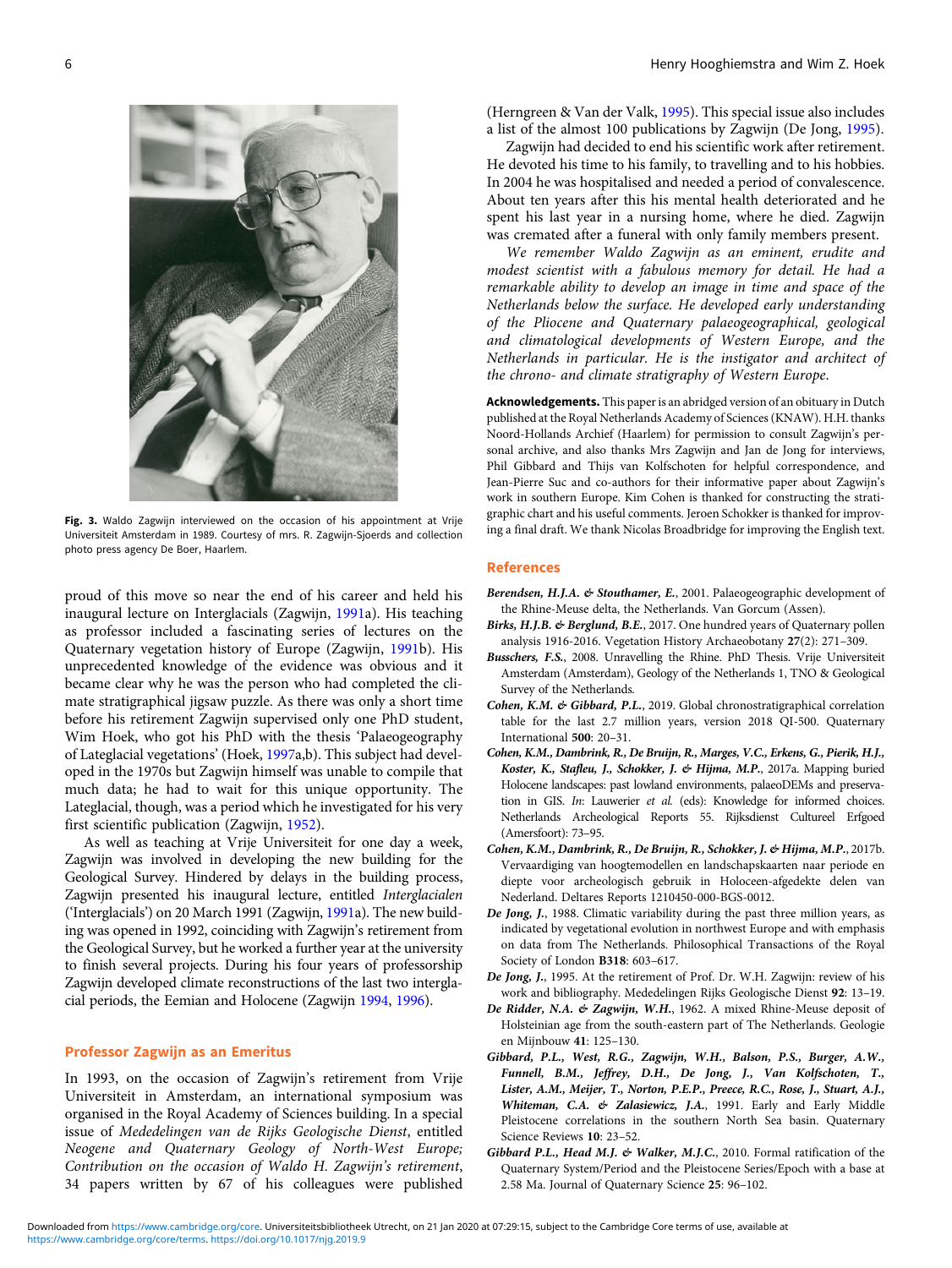- <span id="page-6-0"></span>Head, M.J. & Gibbard, P.L. (eds), 2005. Early-Middle Pleistocene transitions: an overview and recommendation for the defining boundary. Geological Society of London, Special Publication 247(1): 1–18.
- Herngreen, G.F.W. & Van der Valk, L. (eds), 1995. Neogene and Quaternary geology of North-West Europe. Mededelingen Rijks Geologische Dienst 52: 1–510.
- Hoek, W.Z., 1997a. Palaeogeography of Lateglacial vegetations:– aspects of Lateglacial and early Holocene vegetation, abiotic landscape, and climate in the Netherlands. PhD Thesis, Volume I, Netherlands Geographical Studies (Utrecht–Amsterdam) 230: 160 pp.
- Hoek, W.Z., 1997b. Atlas to Palaeogeography of Lateglacial vegetations: maps of Lateglacial and early Holocene landscape and vegetation in the Netherlands, with an extensive review of available palynological data. PhD Thesis, Volume II, Netherlands Geographical Studies (Utrecht–Amsterdam) 231: 176 pp.
- Jelgersma, S., De Jong, J., Zagwijn, W.H. & Van Regteren Altena, J.F., 1970. The coastal dunes of the western Netherlands: geology, vegetational history and archaeology. Mededelingen Rijks Geologische Dienst (Nieuwe Serie) 21: 93–167.
- Lisiecky, L.E. & Raymo, M.E., 2005. A Pliocene-Pleistocene stack of 57 globally distributed benthic δ<sup>18</sup>O records. Paleoceanography **20**: PA1003, 1-17.
- Paepe, R. & Zagwijn, W.H., 1972. Possibilités de corrélation des dépôts Weichseliens de la Belgique et des Pays-Bas. Bulletin Association Francaise pour l'étude du Quaternaire 1: 59–69.
- Pannekoek, A.J. (ed.), 1956. Geological history of the Netherlands: explanation to the General Geological Map of The Netherlands on the scale of 1:200,000. Government Printing and Publishing Office (The Hague): 147 pp.
- Peeters, J., Busschers, F.S., Stouthamer, E., Bosch, J.H.A., Van den Berg, M.W., Wallinga, J., Versendaal, A.J., Bunnik, F.P.M. & Middelkoop, H., 2016. Sedimentary architecture and chronostratigraphy of a late Quaternary incised-valley fill: a case study of the late Middle and Late Pleistocene Rhine system in the Netherlands. Quaternary Science Reviews 131: 211–236.
- Penck, A. & Brückner, E., 1901-1909. Die Alpen im Eiszeitalter. Tauchnitz (Leipzig): 3 volumes.
- Pierik, H.J., Cohen, K.M. & Stouthamer, E., 2016. A new GIS approach for reconstructing and mapping dynamic late Holocene coastal plain palaeogeography. Geomorphology 270: 55–70.
- Shackleton, N.J. & Opdyke, N.D., 1976. Oxygen isotope and paleomagnetic stratigraphy of Pacific core V28-239, Late Pliocene to Latest Pleistocene. Geological Society of America Memoir 145: 449–464.
- Suc, J.-P. & Zagwijn, W.H., 1983. Plio-Pleistocene correlations between the northwestern Mediterranean region and northwestern Europe according to recent biostratigraphic and palaeoclimatic data. Boreas 12: 153–166.
- Suc, J.-P., Popescu, S.-M., Bertini, A., Head, M.J., Gibbard, P.L. & Diniz, F., 2018. The pioneering contributions and legacy of Waldo H. Zagwijn (1928- 2018). Alpine and Mediterranean Quaternary 31: iii–viii.
- Van der Hammen, T., 1974. In memoriam prof. dr. I.M. van der Vlerk. Geologie en Mijnbouw 53: 241–243.
- Van der Hammen, T., Wijmstra, T.A. & Zagwijn, W.H., 1971. The floral record of the Late Cenozoic of Europe. In: Turekian, K.K. (ed.): Late Cenozoic glacial ages. Yale University Press (New Haven–London): 391–424.
- Van der Hammen, T., Maarleveld, G.C., Vogel, J.C. & Zagwijn, W.H., 1967. Stratigraphy, climatic succession radiocarbon dating of the Last Glacial in The Netherlands. Geologie en Mijnbouw 46: 79–95.
- Van der Maarel, E. & Zagwijn, W.H., 1971. Historic and dynamic aspects of coastal dune vegetations in the Netherlands. Acta Botanica Neerlandica 20: 173–182.
- Van der Meulen, M.J., Doornenbal, J.C., Gunnink, J.L., Stafleu, J., Schokker, J., Vernes, R.W., Van Geer, F.C., Van Gessel, S.F., Van Heteren, S., Van Leeuwen, R.J.W., Bakker, M.A.J., Bogaard, P.J.F., Busschers, F.S., Griffioen, J., Gruijters, S.H.L.L., Kiden, P., Schroot, B.M., Simmelink, H.J., Van Berkel, W.O., Van der Krogt, R.A.A., Westerhoff, W.E. & Van Daalen, T.M., 2013. 3D geology in a 2D country: perspectives for geological surveying in the Netherlands. Journal Geosciences 92: 217–241.
- Van der Vlerk, I.M. & Florschütz, F., 1950. Nederland in het ijstijdvak. De geschiedenis van flora, fauna en klimaat toen aap en mammoet ons land bewoonden. De Haan (Utrecht): 287 pp.
- Van Montfrans, H.M., 1971. Paleomagnetic dating in the North Sea basin. PhD Thesis. University of Amsterdam (Amsterdam).
- Van Staalduinen, C.J., Van Adrichem-Bogaert, H.A., Bless, M.J.M., Doppert, J.W.C., Harsveldt, H.M., Oele, E., Van Montfrans, H.M., Wermuth, R.A. & Zagwijn, W.H., 1979. The geology of the Netherlands. Mededelingen Rijks Geologische Dienst 31: 9–49.
- Vos, P.C., 2015. Origin of the Dutch coastal landscape: long-term landscape evolution of the Netherlands during the Holocene described and visualized in national, regional and local palaeogeographical map series. PhD Thesis. University of Utrecht & Barkhuis (Groningen).
- Vos, P.C., Bazelmans, L., Weerts, H.J.T. & Van der Meulen, M.J. (eds), 2011. Atlas van Nederland in het Holoceen. Bert Bakker (Amsterdam): 94 pp.
- Vos, P.C. & De Vries, S., 2013. 2e generatie palaeogeografische kaarten van Nederland (versie 2.0). Deltares, Utrecht & Rijksdienst Cultureel Erfgoed (Amersfoort).
- Westerhoff, W.E., 2009. Stratigraphy and sedimentary evolution: the lower Rhine-Meuse system during the Late Pliocene and Early Pleistocene (southern North Sea basin). PhD Thesis. Vrije Universiteit Amsterdam (Amsterdam), Geology of the Netherlands 2, TNO & Geological Survey of the Netherlands.
- Westhoff, V., Bakker, P.A., Van Leeuwen, C.G. & Van der Voo, E.E., 1971. Wilde planten; flora en vegetatie in onze natuurgebieden. Vereniging tot Behoud van Natuurmonumenten in Nerderland (Amsterdam): 3 volumes.
- Woillard, G.M. & Mook, W.G., 1982. Carbon-14 dates at Grande Pile: correlation of land and sea chronologies. Science 215: 159–161.
- Woolderink, H.A.G., Kasse, C., Cohen, K.M., Hoek, W.Z. & Van Balen, R.T., 2019. Spatial and temporal variations in river terrace formation, preservation and morphology in the Lower Meuse Valley, the Netherlands. Quaternary Research 91: 548–569.
- Zagwijn, W.H., 1952. Pollenanalytische Untersuchungen einer spätglacialen Seeablagerung aus Tirol. Geologie en Mijnbouw 14: 235–239.
- Zagwijn, W.H., 1956. Zum heutigen Stand der Pollenanalytischen Untersuchungen des Pleistozäns in den Niederlanden. Geologie en Mijnbouw (Nieuwe Serie) 18: 426–427.
- Zagwijn, W.H., 1957. Vegetation, climate and time-correlations in the Early Pleistocene of Europe. Geologie en Mijnbouw (Nieuwe Serie) 19: 233–244.
- Zagwijn, W.H., 1960. Aspects of the Pliocene and early Pleistocene vegetation of the Netherlands. PhD Thesis. Leiden University (Leiden) & Mededelingen van de Geologische Stichting, Serie C-III-1(5): 1–78.
- Zagwijn, W.H., 1961. Vegetation, climate and radiocarbon datings in the Late Pleistocene of the Netherlands. Part 1: Eemian and Early Weichselian. Mededelingen van de Geologische Stichting, Nieuwe Serie 14: 15–45.
- Zagwijn, W.H., 1963a. Pollen-analytic investigations in the Tiglian of the Netherlands. Mededelingen van de Geologische Stichting, Nieuwe Serie 16: 49–72.
- Zagwijn, W.H., 1963b. Pleistocene stratigraphy in the Netherlands based on changes in vegetation and climate. Verhandelingen Koninklijk Nederlands Geologisch Mijnbouwkundig Genootschap, Geologische Serie 21: 173–196.
- Zagwijn, W.H., 1965. Pollen-analytic correlations in the coastal barrier deposits near The Hague (The Netherlands). Mededelingen van de Geologische Stichting, Nieuwe Serie 17: 83–88.
- Zagwijn, W.H., 1969. Geologie en vegetatiegeschiedenis van de Nederlandse kustduinen. Koninklijke Maatschappij voor Natuurkunde 'Diligentia', Den Haag, Jaarboek 1968-69: 167–176.
- Zagwijn, W.H., 1971. Vegetational history of the coastal dunes in the western Netherlands. Acta Botanica Neerlandica 20: 174–182.
- Zagwijn, W.H., 1973. Pollenanalytic studies of Holsteinian and Saalian beds in the northern Netherlands. Mededelingen Rijks Geologische Dienst, Nieuwe Serie 24: 139–156.
- Zagwijn, W.H., 1974a. The Pliocene-Pleistocene boundary in western and southern Europe. Boreas 3: 75–97.
- Zagwijn, W.H., 1974b. Vegetation, climate and radiocarbon datings in the Late Pleistocene of the Netherlands. Part II: Middle Weichselian. Mededelingen Rijks Geologische Dienst, Nieuwe Serie 25: 101–110.
- Zagwijn, W.H., 1974c. The palaeogeographic evolution of the Netherlands during the Quaternary. Geologie en Mijnbouw 53: 369–385.
- Zagwijn, W.H., 1975a. A model-theory for the Pliocene-Pleistocene boundary determination, based on past climate changes. In: Saito LT, Burkle LH (eds): Late Neogene epoch boundaries. Micropalaeontology, Special Publication 1: 71–74.